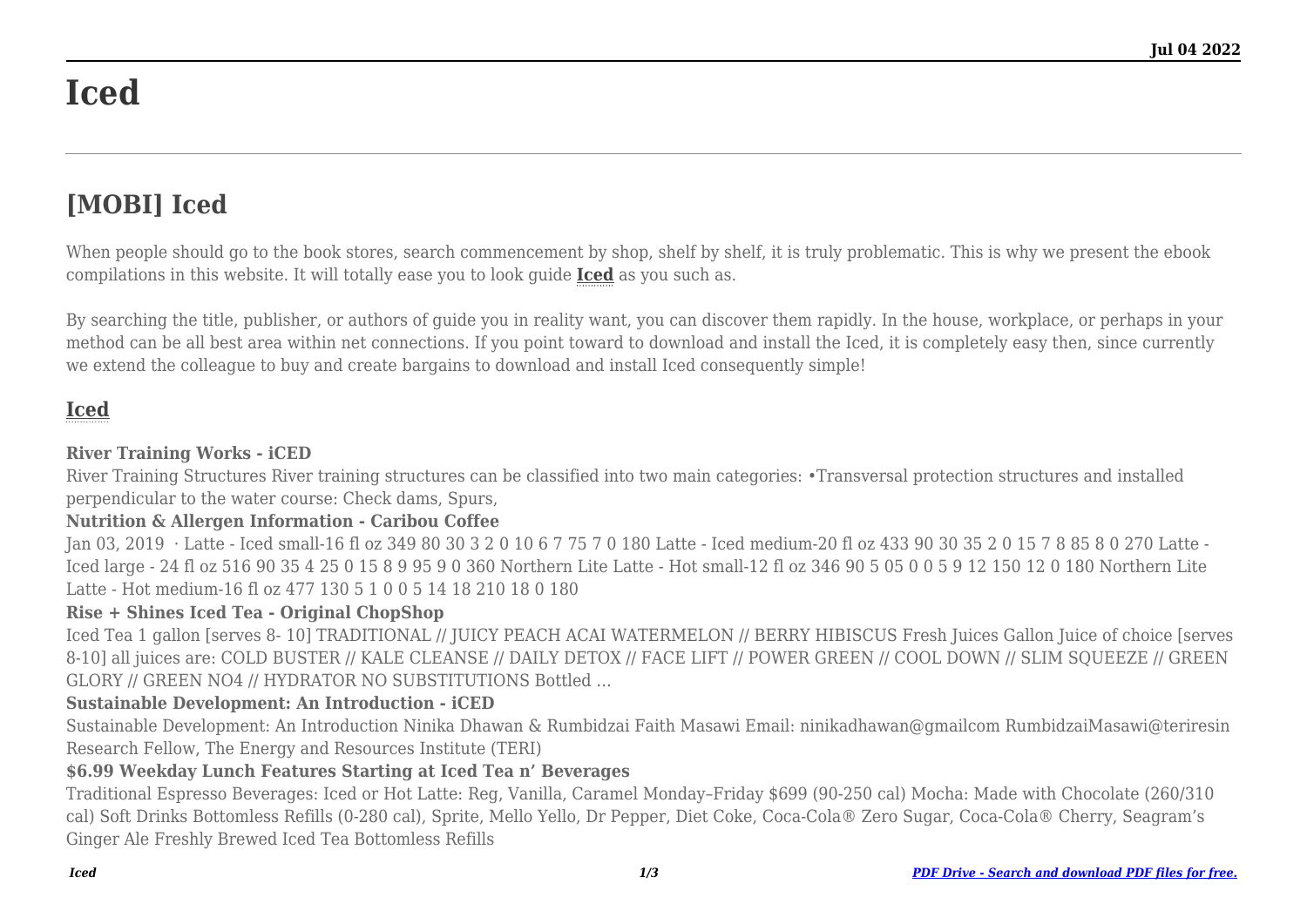#### **Nutrition Guide Limited Time Products - Dunkin' Donuts**

Jun 06, 2022 · Nutrition Guide The information below was last updated on 06-06-2022 Information can change frequently, so check wwwDunkinDonutscom for the most current information

#### **Traditional Vanilla Ice Cream O Oolong Tea ¥1,000 NO,I!**

(Hot/ Iced) ¥1 ¥1 ,250 ,250 only a Snow Royal ¥1,140 —O Snow Royal drink combo C B I i 0 You can choose any drinks as follows a—e— (7t<Y Coffee Y Apple juice L/ Orange juice Melon Soda Matcha Affogato (green tea) (ivy IN/ 7 -f R) Tea (Hot/ Iced) Ginger ale SNOW Please enjoy the U ji Matcha from above the Snow Royal BRAND PARLOR

#### **NTRITION INFORMATION - Cineplex**

08/2016 MTION N C C C N F N G RD SHA R N H C D D H C FOUNTAIN DRINKS continued Coca-Cola® – Mini 237 mL 100 0 0 0 0 26 15 0 26 0 0 0 0 0 Coca-Cola® – Small 296 mL 130 0 0 0 0 33 20 0 33 0 0 0 0 0 Coca-Cola® – Regular 592 mL 260 0 0 0 0 65 40 0 65 0 0 0 0 0 Coca-Cola® – Large 710 mL 310 0 0 0 0 78 50 0 78 0 0 0 0 0

#### **Starbucks Coffee Company Beverage Nutrition Information**

Iced Coffee Grande N/A N/A 473 mL 80 01 0 0 0 10 20 0 20 03 0% 0% 2% 0% 165 Iced Coffee Venti® N/A N/A 709 mL 120 01 0 0 0 15 30 0 30 04 0% 0% 2% 0% 235 Iced Coffee Trenta N/A N/A 887 mL 160 01 0 0 0 15 40 0 39 1 0% 0% 2% 0% 280 Iced Coffee with Milk Tall Nonfat N/A 354 mL 80 01 0 0 0 30 17 0 17 2 2% 0% 6% 0% 90

#### **Acela First Class Menus - Amtrak**

Gold Peak Unsweetened Iced Tea FIJI Artisan Water Watermelon Lime Sparkling Water Orange Juice Cranberry Juice Amtrak and Acela are registered service marks of the National Railroad Passenger Corporation LIQUOR Jameson Irish Whiskey Woodford Reserve Bourbon Dewar's Scotch Ketel One Vodka Bombay Sapphire Gin Captain Morgan Rum Baileys Irish

#### **d3py87e0zuixsk.cloudfront.net**

Iced Caffé Americano Coffee Frappuccino@ Mocha Frappuccino@ Caramel Frappuccino@ Vanilla Bean Frappuccino@ White Mocha Frappuccino@ Coffee Vanilla Frappuccino@ Hot (160z) Sugar Factory Secret Drink Zebra Latte Honey Bee Latte \$900 Each Guava, Grapefruit, Mango, Pineapple, Orange, Apple Build Your Own Bloody Mary \$19 S350

#### **HOT SELECTIONS BEVERAGES - Amtrak**

Iced Tea 300 Powerade 325 WINE Half Bottles 1600 Chardonnay & Cabernet Sauvignon BEER Bud Light, Coors Light, Yuengling Lager 650 Corona, Stella Artois, Heineken 750 Stone IPA 850 SPIRITS Barcardi Rum 800 Jack Daniels Whiskey …

#### **Dunkin' Donuts History**

iced coffee every year, with standards for coffee excellence that are among the best in the industry Over the long-term, the company plans to more than double its US presence, which will put the total number of restaurants above 17,000 Author: Administrator Created Date:

#### **Chilean Sea Bass - Factsheet - Greenpeace**

fishing boats Some Chilean sea bass is caught in waters off the coast of Chile, then iced and shipped to the United States fresh However, the majority of Chilean sea bass is harvested in distant waters of Antarctica, frozen onboard factory vessels, and shipped several weeks to several months later Both fresh and frozen Chilean sea bass are

#### **CRUNCHBURGER®\* DARK CHOCOLATE GRIDDLED CHEESE …**